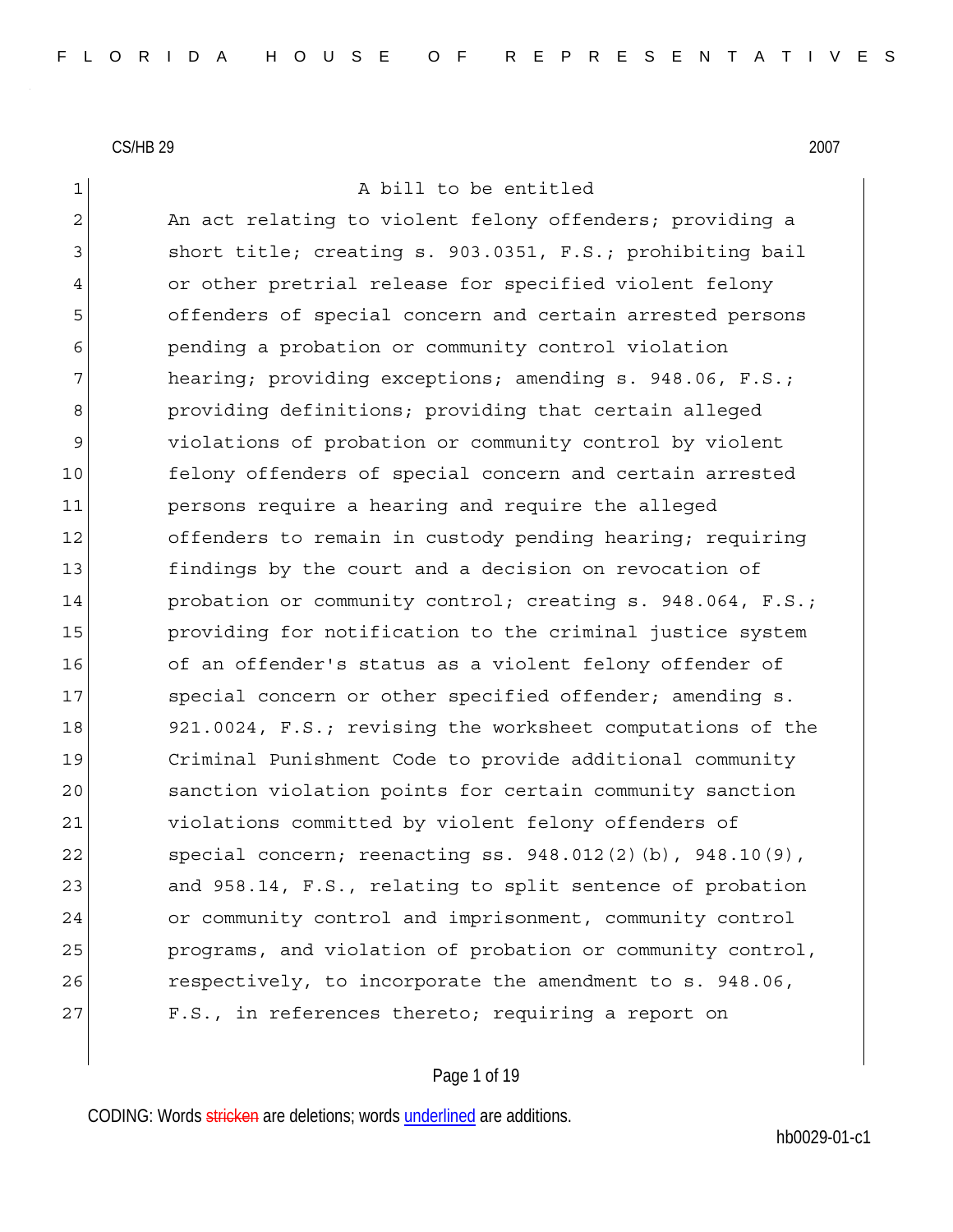$CS/HB$  29  $2007$ Page 2 of 19  $28$  implementation of this act; providing for severability; 29 **providing an effective date.** 30 31 Be It Enacted by the Legislature of the State of Florida: 32 33 Section 1. This act may be cited as the "Anti-Murder Act." 34 Section 2. Section 903.0351, Florida Statutes, is created 35 to read: 36 903.0351 Restrictions on pretrial release pending 37 probation or community control violation hearing.--38 (1) In the instance of an alleged violation of felony 39 probation or community control, bail or any other form of 40 pretrial release shall not be granted prior to the resolution of 41 the probation or community control violation hearing to: 42 (a) A violent felony offender of special concern as 43 defined in s. 948.06; 44 (b) A person who is on felony probation or community 45 control for any offense committed on or after the effective date 46 of this act and who is arrested for a qualifying offense as 47 defined in s. 948.06(8)(c); or 48 (c) A person who is on felony probation or community 49 control and has previously been found by a court to be a 50 habitual violent felony offender as defined by s. 775.084(1)(b), 51 a three-time violent felony offender as defined by s. 52  $775.084(1)(c)$ , or a sexual predator under s. 775.21, and who is 53 arrested for committing a qualifying offense as defined in s. 54 948.06 $(8)$  (c) on or after the effective date of this act. 55 (2) Subsection (1) shall not apply where the alleged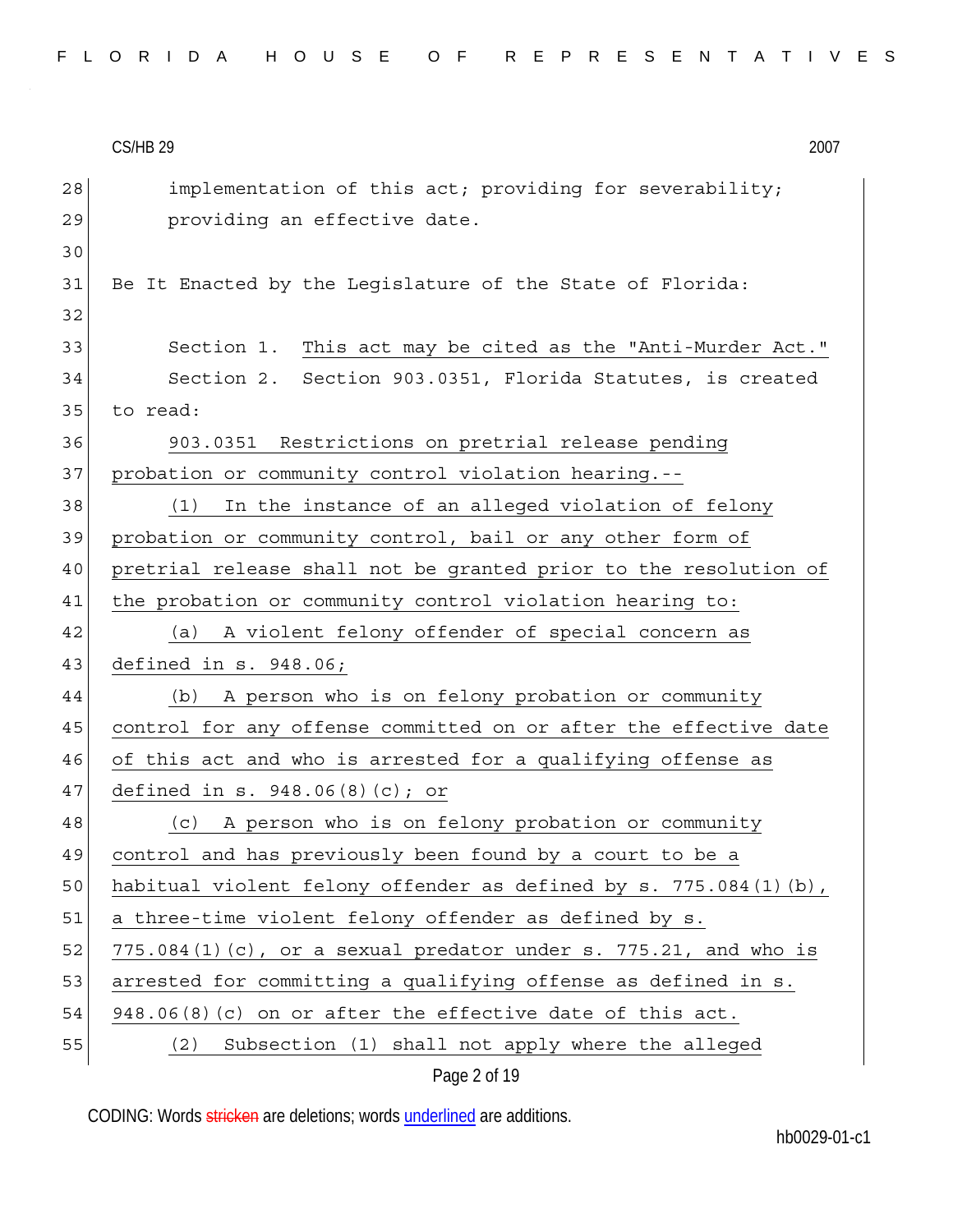56 violation of felony probation or community control is based 57 solely on the probationer's or offender's failure to pay costs 58 or fines or make restitution payments.

59 Section 3. Subsection (4) of section 948.06, Florida 60 Statutes, is amended, and subsection (8) is added to that 61 section, to read:

62 948.06 Violation of probation or community control; 63 revocation; modification; continuance; failure to pay 64 restitution or cost of supervision.--

Page 3 of 19 65 (4) Notwithstanding any other provision of this section, a 66 felony probationer or an offender in community control who is 67 arrested for violating his or her probation or community control 68 in a material respect may be taken before the court in the 69 county or circuit in which the probationer or offender was 70 arrested. That court shall advise him or her of the <del>such</del> charge 71 of a violation and, if such charge is admitted, shall cause him 72 or her to be brought before the court that  $\frac{1}{2}$  which granted the 73 probation or community control. If the such violation is not 74 admitted by the probationer or offender, the court may commit 75 him or her or release him or her with or without bail to await 76 further hearing. However, if the probationer or offender is 77 under supervision for any criminal offense proscribed in chapter 78 794, s. 800.04(4), (5), (6), s. 827.071, or s. 847.0145, or is a 79 registered sexual predator or a registered sexual offender, or 80 is under supervision for a criminal offense for which he or she 81 would meet the registration criteria in s. 775.21, s. 943.0435, 82 or s. 944.607 but for the effective date of those sections, the 83 court must make a finding that the probationer or offender is

CODING: Words stricken are deletions; words underlined are additions.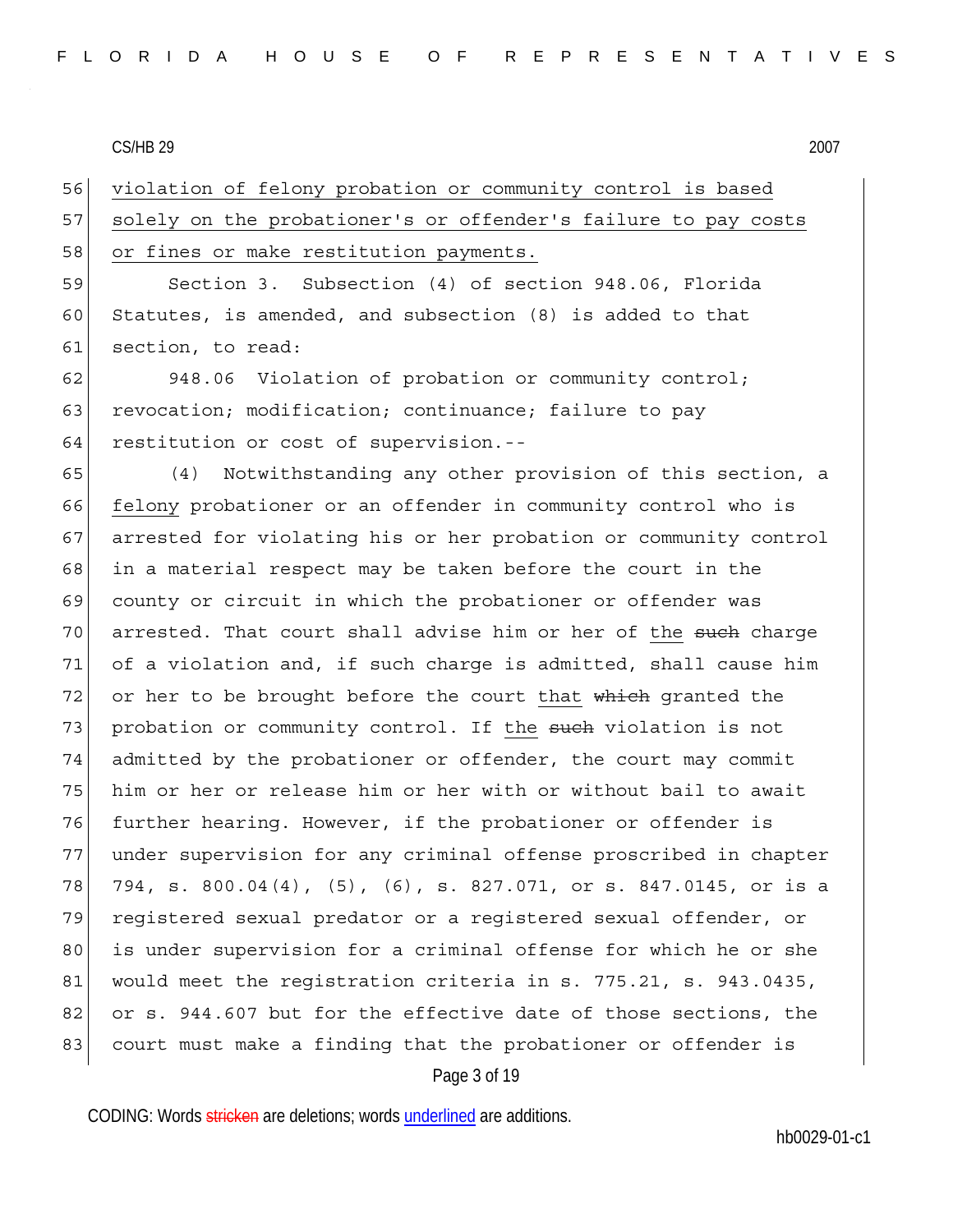Page 4 of 19 84 not a danger to the public prior to release with or without 85 bail. In determining the danger posed by the offender's or 86 probationer's release, the court may consider the nature and 87 circumstances of the violation and any new offenses charged; the 88 offender's or probationer's past and present conduct, including 89 convictions of crimes; any record of arrests without conviction 90 for crimes involving violence or sexual crimes; any other 91 evidence of allegations of unlawful sexual conduct or the use of 92 violence by the offender or probationer; the offender's or 93 probationer's family ties, length of residence in the community, 94 employment history, and mental condition; his or her history and 95 conduct during the probation or community control supervision 96 from which the violation arises and any other previous 97 supervisions, including disciplinary records of previous 98 incarcerations; the likelihood that the offender or probationer 99 will engage again in a criminal course of conduct; the weight of 100 the evidence against the offender or probationer; and any other 101 facts the court considers relevant. The court, as soon as is 102 practicable, shall give the probationer or offender an 103 opportunity to be fully heard on his or her behalf in person or 104 by counsel. After the such hearing, the court shall make 105 findings of fact and forward the findings to the court that 106 which granted the probation or community control and to the 107 probationer or offender or his or her attorney. The findings of 108 fact by the hearing court are binding on the court that which 109 granted the probation or community control. Upon the probationer 110 or offender being brought before it, the court which granted the 111 probation or community control may revoke, modify, or continue

CODING: Words stricken are deletions; words underlined are additions.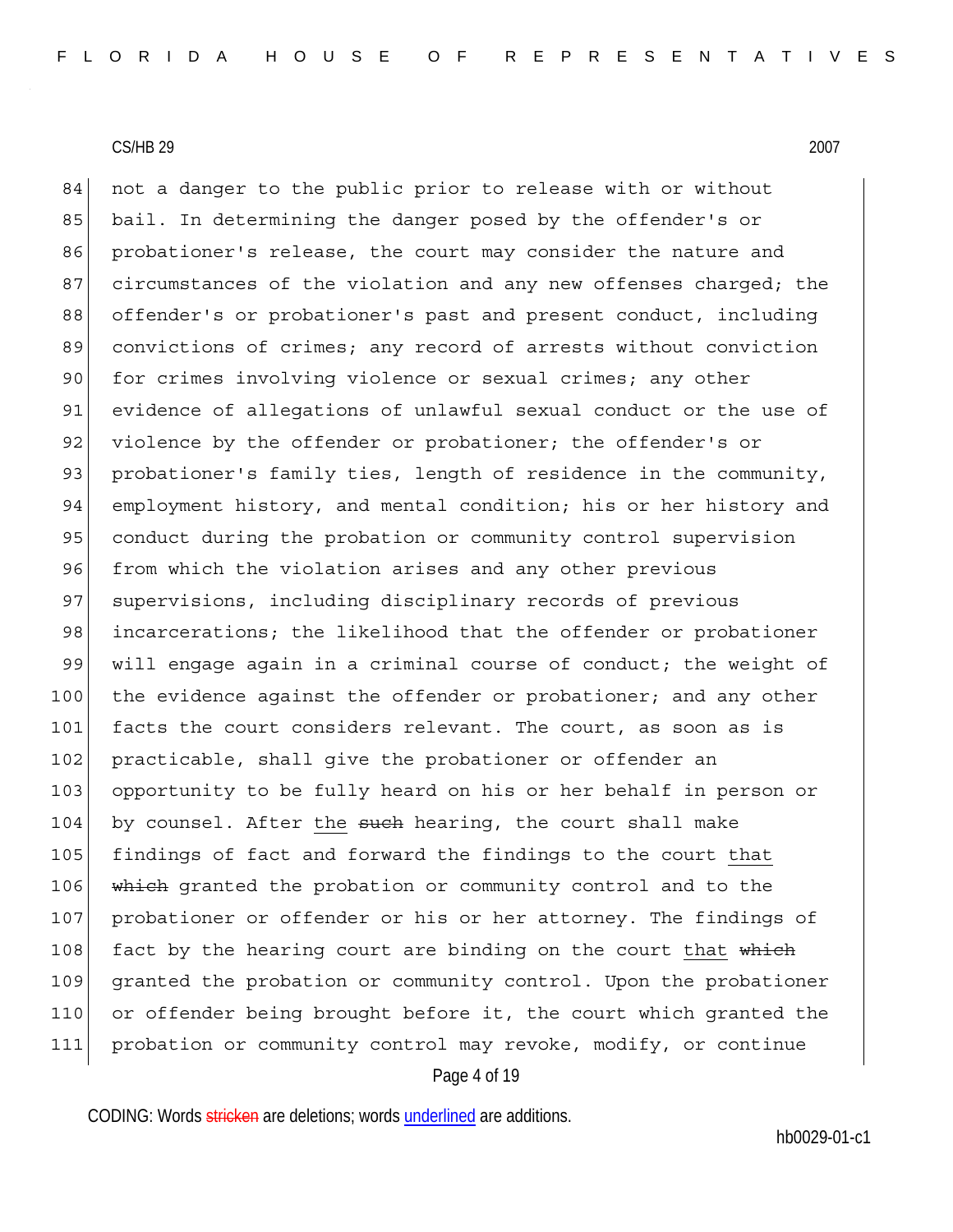| 112 | the probation or community control or may place the probationer    |
|-----|--------------------------------------------------------------------|
| 113 | into community control as provided in this section. However, the   |
| 114 | probationer or offender shall not be released and shall not be     |
| 115 | admitted to bail, but shall be brought before the court that       |
| 116 | granted the probation or community control, if any violation of    |
| 117 | felony probation or community control other than a failure to      |
| 118 | pay costs or fines or make restitution payments is alleged to      |
| 119 | have been committed by:                                            |
| 120 | (a) A violent felony offender of special concern, as               |
| 121 | defined in this section;                                           |
| 122 | A person who is on felony probation or community<br>(b)            |
| 123 | control for any offense committed on or after the effective date   |
| 124 | of this act and who is arrested for a qualifying offense as        |
| 125 | defined in this section; or                                        |
| 126 | (c) A person who is on felony probation or community               |
| 127 | control and has previously been found by a court to be a           |
| 128 | habitual violent felony offender as defined by s. 775.084(1)(b),   |
| 129 | a three-time violent felony offender as defined by s.              |
| 130 | $775.084(1)(c)$ , or a sexual predator under s. 775.21, and who is |
| 131 | arrested for committing a qualifying offense as defined in this    |
| 132 | section on or after the effective date of this act.                |
| 133 | (8) (a) In addition to complying with the provisions of            |
| 134 | subsections $(1) - (7)$ , this subsection provides further         |
| 135 | requirements regarding a probationer or offender in community      |
| 136 | control who is a violent felony offender of special concern. The   |
| 137 | provisions of this subsection shall control over any conflicting   |
| 138 | provisions in subsections $(1) - (7)$ . For purposes of this       |
| 139 | subsection, the term "convicted" means that there has been a       |

Page 5 of 19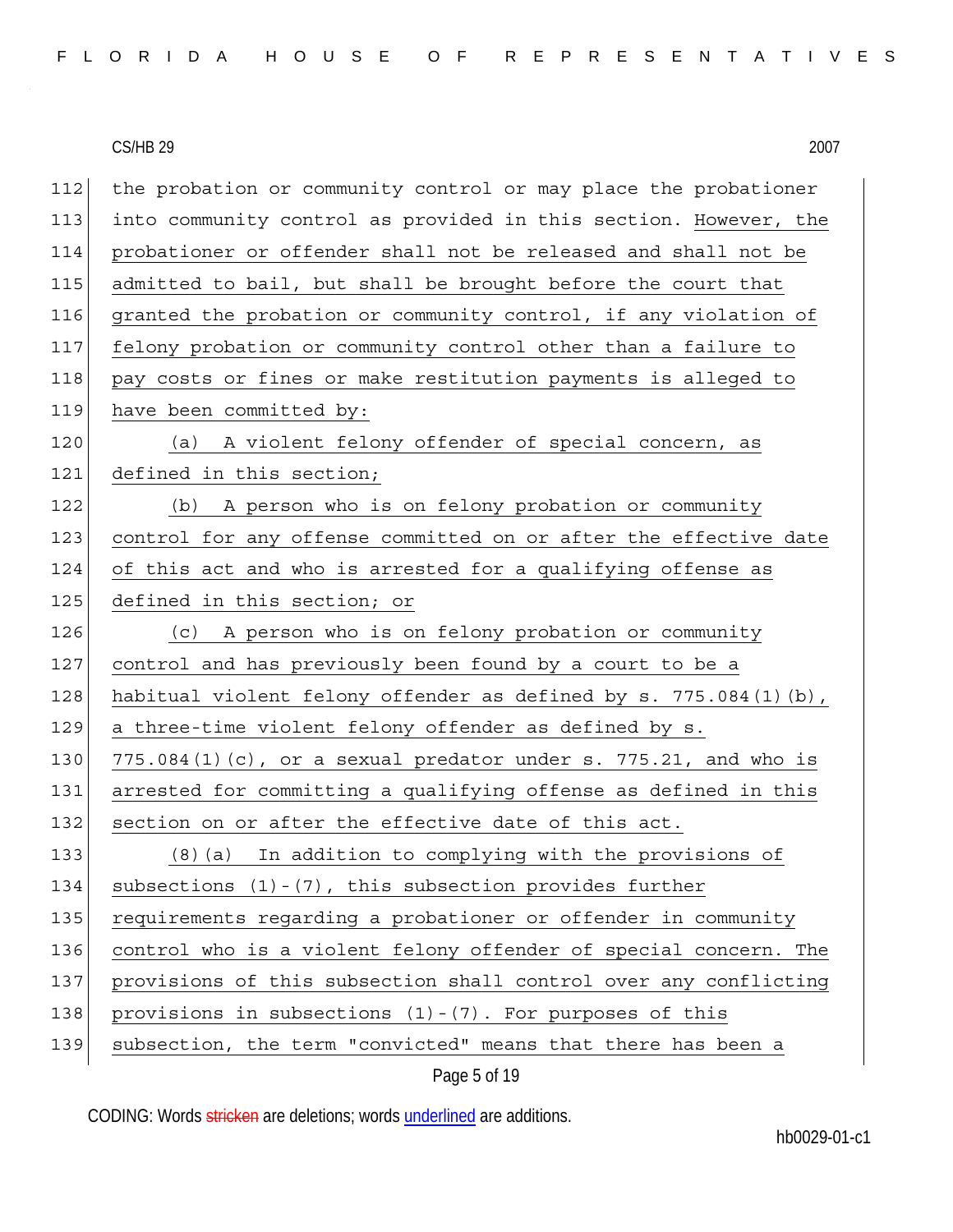|  |  |  |  |  |  |  |  |  |  | FLORIDA HOUSE OF REPRESENTATIVES |  |  |  |  |  |  |  |  |  |  |  |  |  |  |  |  |
|--|--|--|--|--|--|--|--|--|--|----------------------------------|--|--|--|--|--|--|--|--|--|--|--|--|--|--|--|--|
|--|--|--|--|--|--|--|--|--|--|----------------------------------|--|--|--|--|--|--|--|--|--|--|--|--|--|--|--|--|

140 determination of guilt which is the result of a trial or the 141 entry of a plea of guilty or nolo contendere, regardless of 142 whether adjudication is withheld. 143 (b) For purposes of this section and ss. 903.0351, 144 948.064, and 921.0024, the term "violent felony offender of 145 special concern" means a person who is on: 146 1. Felony probation or community control related to the 147 commission of a qualifying offense committed on or after the 148 effective date of this act; 149 2. Felony probation or community control for any offense 150 committed on or after the effective date of this act and has 151 previously been convicted of a qualifying offense; 152 3. Felony probation or community control for any offense 153 committed on or after the effective date of this act and is 154 found to have violated that probation or community control by 155 committing a qualifying offense; 156 4. Felony probation or community control and has 157 previously been found by a court to be a habitual violent felony 158 offender as defined in s. 775.084(1)(b) and has committed a 159 qualifying offense on or after the effective date of this act; 160 5. Felony probation or community control and has 161 previously been found by a court to be a three-time violent 162 felony offender as defined in s. 775.084(1)(c) and has committed 163 a qualifying offense on or after the effective date of this act; 164 or 165 6. Felony probation or community control and has 166 previously been found by a court to be a sexual predator under

CODING: Words stricken are deletions; words underlined are additions.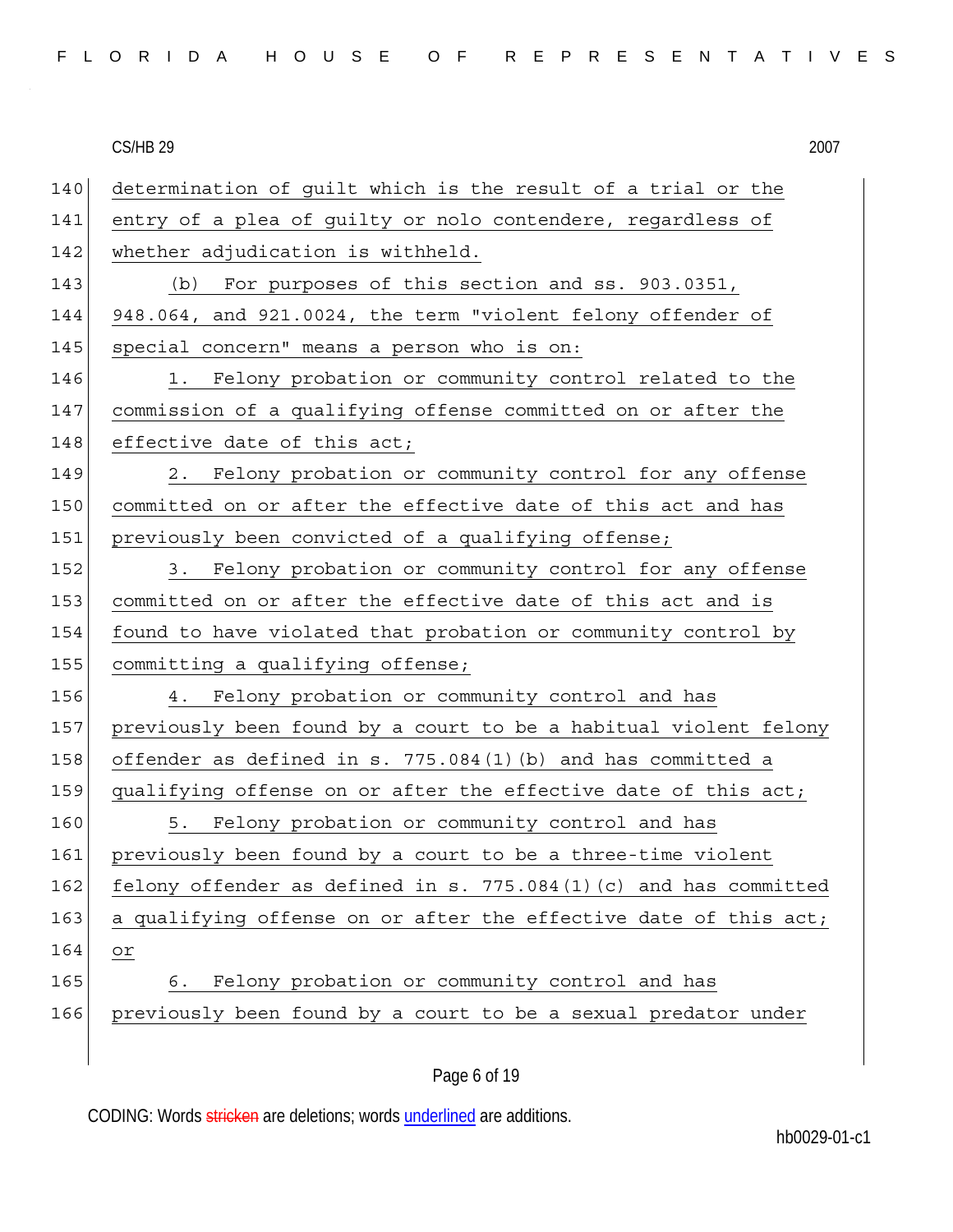|  |  |  |  |  |  |  |  |  |  | FLORIDA HOUSE OF REPRESENTATIVES |  |  |  |  |  |  |  |  |  |  |  |  |  |  |  |  |
|--|--|--|--|--|--|--|--|--|--|----------------------------------|--|--|--|--|--|--|--|--|--|--|--|--|--|--|--|--|
|--|--|--|--|--|--|--|--|--|--|----------------------------------|--|--|--|--|--|--|--|--|--|--|--|--|--|--|--|--|

**CS/HB 29**  $CS/HB$  29  $2007$ 

| 167 | s. 775.21 and has committed a qualifying offense on or after the |
|-----|------------------------------------------------------------------|
| 168 | effective date of this act.                                      |
| 169 | (c) For purposes of this section, the term "qualifying           |
| 170 | offense" means any of the following:                             |
| 171 | Kidnapping or attempted kidnapping under s. 787.01,<br>$1$ .     |
| 172 | false imprisonment of a child under the age of 13 under s.       |
| 173 | 787.02(3), or luring or enticing a child under s. 787.025(2) (b) |
| 174 | or $(c)$ .                                                       |
| 175 | 2. Murder or attempted murder under s. 782.04, attempted         |
| 176 | felony murder under s. 782.051, or manslaughter under s. 782.07. |
| 177 | 3. Aggravated battery or attempted aggravated battery            |
| 178 | under s. 784.045.                                                |
| 179 | 4. Sexual battery or attempted sexual battery under s.           |
| 180 | $794.011(2)$ , $(3)$ , $(4)$ , or $(8)$ (b) or $(c)$ .           |
| 181 | Lewd or lascivious battery or attempted lewd or<br>5.            |
| 182 | lascivious battery under s. 800.04(4), lewd or lascivious        |
| 183 | molestation under s. 800.04(5)(b) or (c)2., lewd or lascivious   |
| 184 | conduct under s. 800.04(6)(b), or lewd or lascivious exhibition  |
| 185 | under s. 800.04(7)(c).                                           |
| 186 | 6. Robbery or attempted robbery under s. 812.13,                 |
| 187 | carjacking or attempted carjacking under s. 812.133, or home     |
| 188 | invasion robbery or attempted home invasion robbery under s.     |
| 189 | 812.135.                                                         |
| 190 | Lewd or lascivious offense upon or in the presence of<br>7.      |
| 191 | an elderly or disabled person or attempted lewd or lascivious    |
| 192 | offense upon or in the presence of an elderly or disabled person |
| 193 | under s. 825.1025.                                               |
|     |                                                                  |

# Page 7 of 19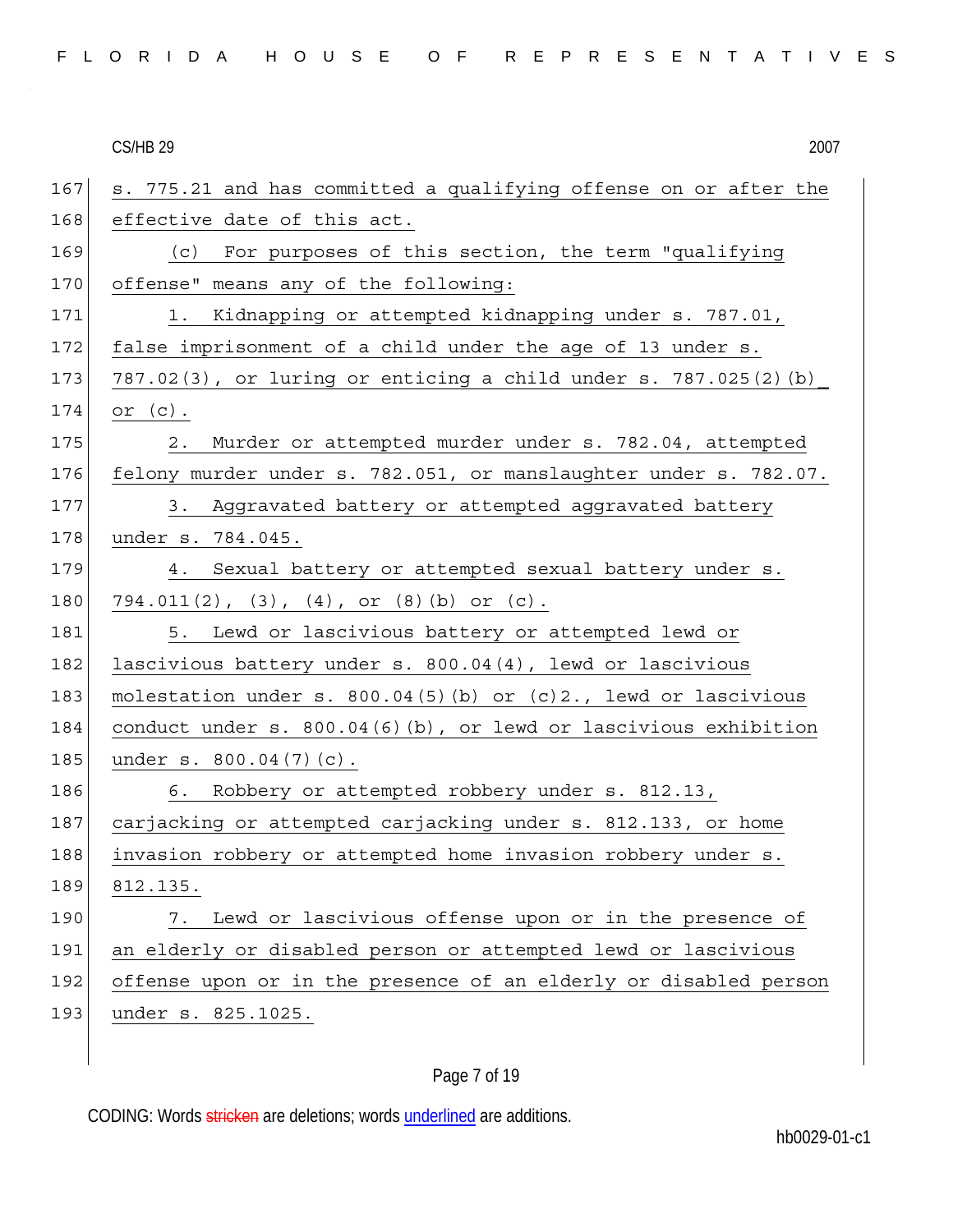| FLORIDA HOUSE OF REPRESENTATIVES |
|----------------------------------|
|----------------------------------|

**CS/HB 29**  $CS/HB$  29  $2007$ 

| 194 | Sexual performance by a child or attempted sexual<br>8.               |
|-----|-----------------------------------------------------------------------|
| 195 | performance by a child under s. 827.071.                              |
| 196 | Computer pornography under s. 847.0135(2) or (3),<br>9.               |
| 197 | transmission of child pornography under s. 847.0137, or selling       |
| 198 | or buying of minors under s. 847.0145.                                |
| 199 | Poisoning food or water under s. 859.01.<br>10.                       |
| 200 | Abuse of a dead human body under s. 872.06.<br>11.                    |
| 201 | Any burglary offense or attempted burglary offense<br>12.             |
| 202 | that is either a first-degree felony or second-degree felony          |
| 203 | under s. 810.02(2) or (3).                                            |
| 204 | Arson or attempted arson under s. 806.01(1).<br>13.                   |
| 205 | Aggravated assault under s. 784.021.<br>14.                           |
| 206 | Aggravated stalking under s. 784.048(3), (4), (5), or<br>15.          |
| 207 | $(7)$ .                                                               |
| 208 | Aircraft piracy under s. 860.16.<br>16.                               |
| 209 | Unlawful throwing, placing, or discharging of a<br>17.                |
| 210 | destructive device or bomb under $s. 790.161(2)$ , $(3)$ , or $(4)$ . |
| 211 | Treason under s. 876.32.<br>18.                                       |
| 212 | Any offense committed in another jurisdiction which<br>19.            |
| 213 | would be an offense listed in this paragraph if that offense had      |
| 214 | been committed in this state.                                         |
| 215 | In the case of an alleged violation of probation or<br>(d)            |
| 216 | community control other than a failure to pay costs, fines, or        |
| 217 | restitution, the following individuals shall remain in custody        |
| 218 | pending the resolution of the probation or community control          |
| 219 | violation:                                                            |
| 220 | A violent felony offender of special concern, as<br>1.                |
| 221 | defined in this section;                                              |

Page 8 of 19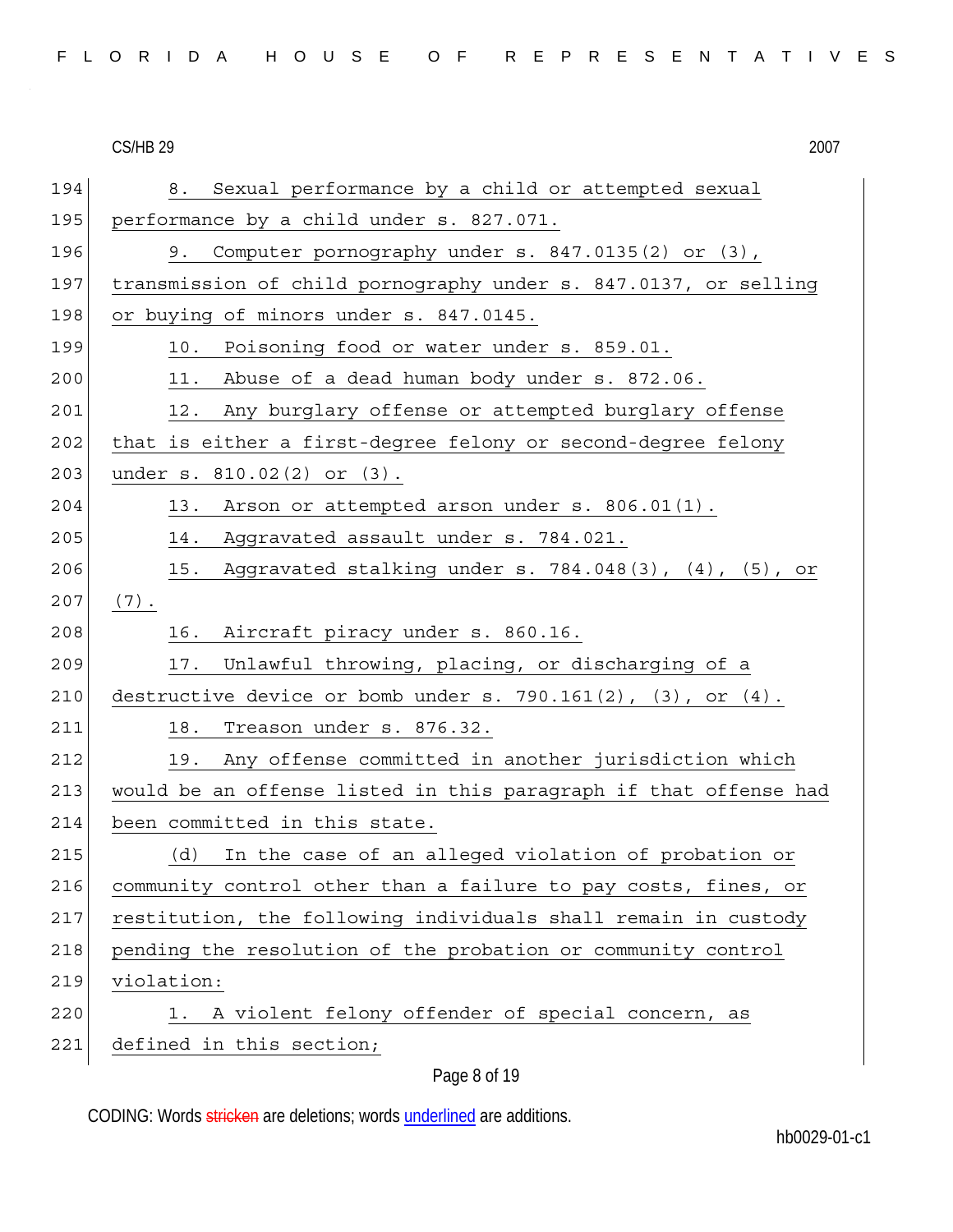222 2. A person who is on felony probation or community 223 control for any offense committed on or after the effective date 224 of this act and who is arrested for a qualifying offense as 225 defined in this section; or 226 3. A person who is on felony probation or community 227 control and has previously been found by a court to be a 228 habitual violent felony offender as defined by  $s. 775.084(1)(b)$ , 229 a three-time violent felony offender as defined by s. 230 775.084(1)(c), or a sexual predator under s. 775.21, and who is 231 arrested for committing a qualifying offense as defined in this 232 section on or after the effective date of this act. 233 234 The court shall not dismiss the probation or community control 235 violation warrant pending against an offender enumerated in this 236 paragraph without holding a recorded violation-of-probation 237 hearing at which both the state and the offender are 238 represented. 239 (e) If the court, after conducting the hearing required by 240 paragraph (d), determines that a violent felony offender of 241 special concern has committed a violation of probation or 242 community control other than a failure to pay costs, fines, or 243 restitution, the court shall: 244 1. Make written findings as to whether or not the violent 245 felony offender of special concern poses a danger to the 246 community. In determining the danger to the community posed by 247 the offender's release, the court shall base its findings on one 248 or more of the following:

### Page 9 of 19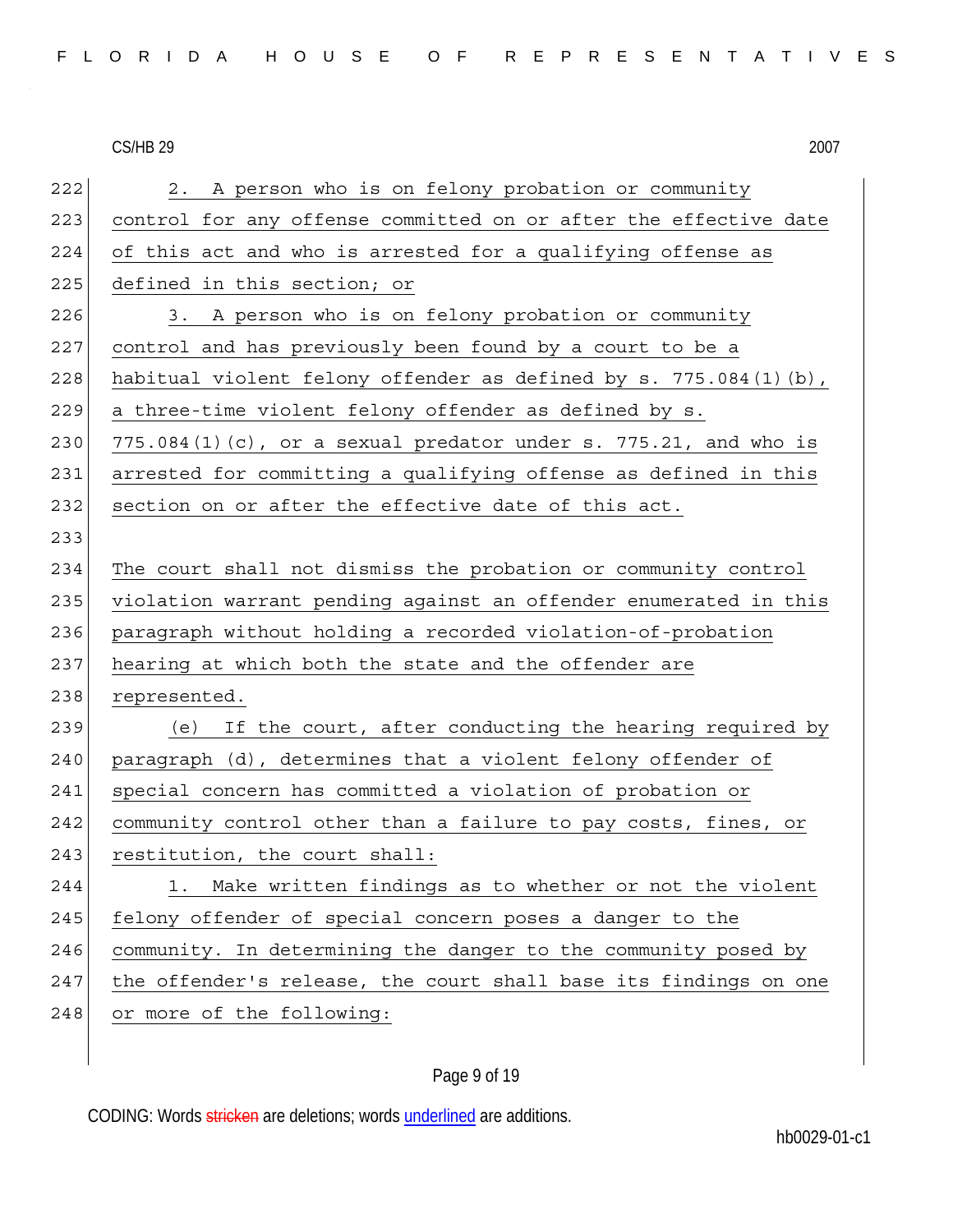|     | <b>CS/HB 29</b><br>2007                                          |
|-----|------------------------------------------------------------------|
| 249 | The nature and circumstances of the violation and any<br>a.      |
| 250 | new offenses charged.                                            |
| 251 | The offender's present conduct, including criminal<br>b.         |
| 252 | convictions.                                                     |
| 253 | The offender's amenability to nonincarcerative<br>$\mathtt{C}$ . |
| 254 | sanctions based on his or her history and conduct during the     |
| 255 | probation or community control supervision from which the        |
| 256 | violation hearing arises and any other previous supervisions,    |
| 257 | including disciplinary records of previous incarcerations.       |
| 258 | d.<br>The weight of the evidence against the offender.           |
| 259 | Any other facts the court considers relevant.<br>е.              |
| 260 | Decide whether to revoke the probation or community<br>2.        |
| 261 | control.                                                         |
| 262 | If the court has found that a violent felony offender<br>a.      |
| 263 | of special concern poses a danger to the community, the court    |
| 264 | shall revoke probation and shall sentence the offender up to the |
| 265 | statutory maximum, or longer if permitted by law.                |
| 266 | If the court has found that a violent felony offender<br>b.      |
| 267 | of special concern does not pose a danger to the community, the  |
| 268 | court may revoke, modify, or continue the probation or community |
| 269 | control or may place the probationer into community control as   |
| 270 | provided in this section.                                        |
| 271 | Section 4. Section 948.064, Florida Statutes, is created         |
| 272 | to read:                                                         |
| 273 | Notification of status as a violent felony<br>948.064            |
| 274 | offender of special concern.--                                   |
| 275 | To facilitate the information available to the court<br>(1)      |
| 276 | at first appearance hearings and at all subsequent hearings for  |
|     | Page 10 of 19                                                    |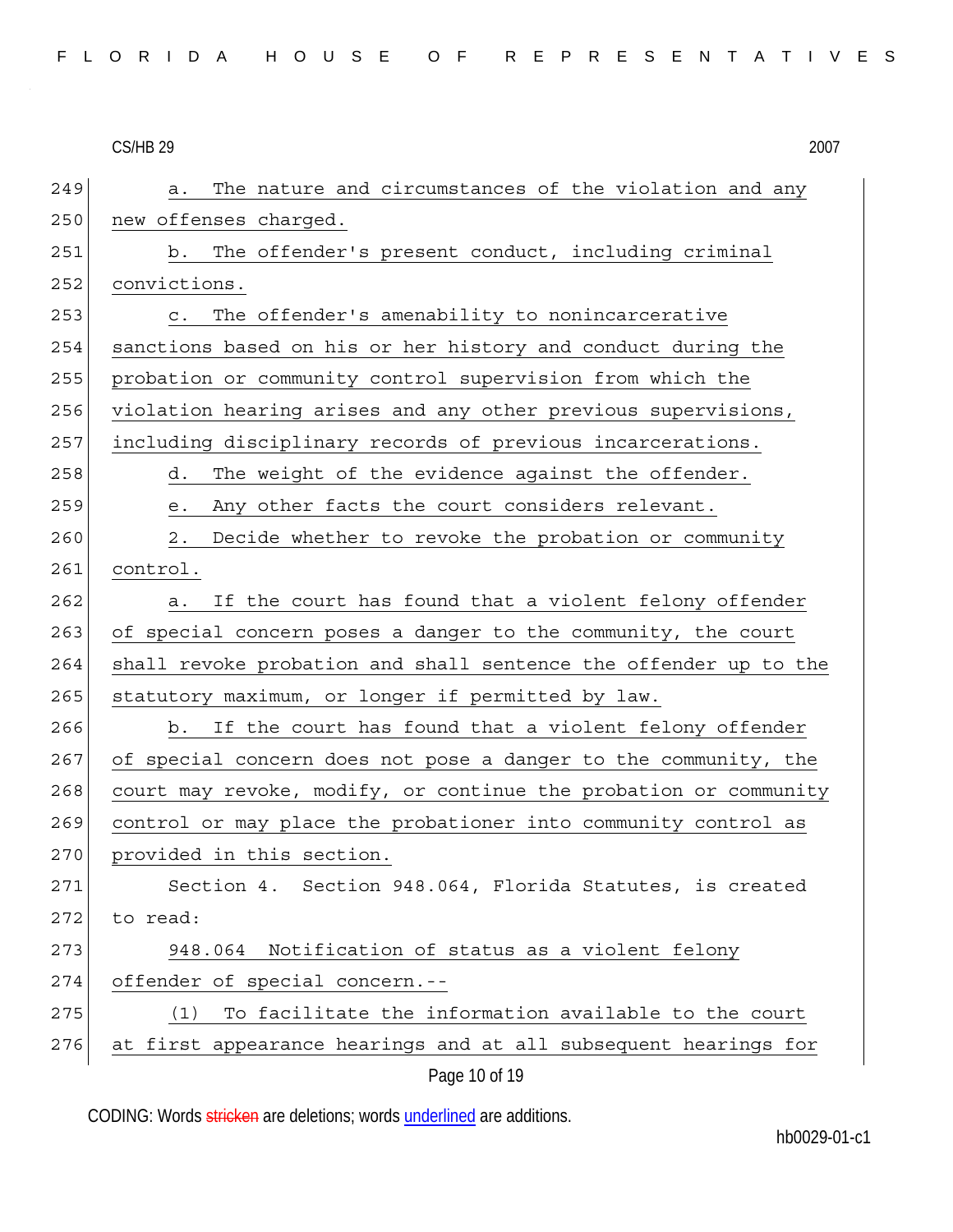| FLORIDA HOUSE OF REPRESENTATIVES |  |  |  |  |  |  |  |  |  |  |  |  |  |  |  |  |  |  |  |  |  |  |  |  |  |  |
|----------------------------------|--|--|--|--|--|--|--|--|--|--|--|--|--|--|--|--|--|--|--|--|--|--|--|--|--|--|
|----------------------------------|--|--|--|--|--|--|--|--|--|--|--|--|--|--|--|--|--|--|--|--|--|--|--|--|--|--|

**CS/HB 29** 

|     | <b>CS/HB 29</b><br>2007                                          |
|-----|------------------------------------------------------------------|
| 277 | "violent felony offenders of special concern" as defined in s.   |
| 278 | 948.06, the Department of Corrections shall, no later than       |
| 279 | October 1, 2007, develop a system for identifying the offenders  |
| 280 | in the department's database and post on the Department of Law   |
| 281 | Enforcement's Criminal Justice Intranet a listing of all violent |
| 282 | felony offenders of special concern who are under community      |
| 283 | supervision.                                                     |
| 284 | The county where the arrested person is booked shall<br>(2)      |
| 285 | provide the following information to the court at the time of    |
| 286 | the first appearance:                                            |
| 287 | State and national criminal history information.<br>(a)          |
| 288 | All criminal justice information available in the<br>(b)         |
| 289 | Florida Crime Information Center and the National Crime          |
| 290 | Information Center.                                              |
| 291 | Notice that the arrested person meets the requirement<br>(C)     |
| 292 | for restrictions on pretrial release pending probation or        |
| 293 | community control violation hearing in s. 903.0351(1)(b).        |
| 294 | (3)<br>The courts shall assist the department's dissemination    |
| 295 | of critical information by creating and maintaining an automated |
| 296 | system to provide the information as specified in this section   |
| 297 | to the court with the jurisdiction to conduct the hearings.      |
| 298 | The state attorney, or the statewide prosecutor if<br>(4)        |
| 299 | applicable, shall advise the court at each critical stage in the |
| 300 | judicial process, at which the state attorney or statewide       |
| 301 | prosecutor is represented, whether an alleged or convicted       |
| 302 | offender is a violent felony offender of special concern; a      |
| 303 | person who is on felony probation or community control for any   |
| 304 | offense committed on or after the effective date of this act and |
|     | Page 11 of 19                                                    |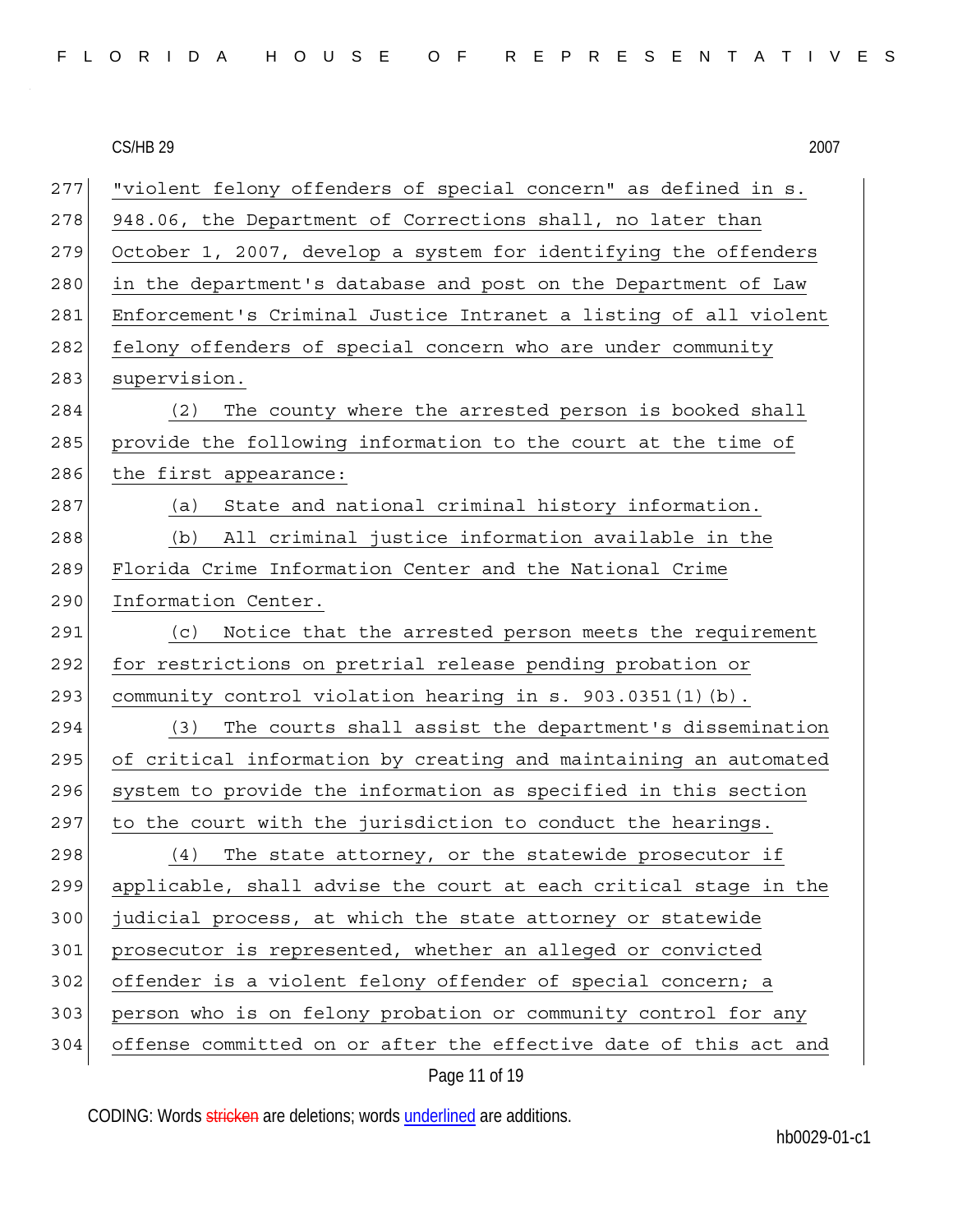| FLORIDA HOUSE OF REPRESENTATIVES |  |  |  |  |  |  |  |  |  |  |  |  |  |  |  |  |  |  |  |  |  |  |  |  |  |  |
|----------------------------------|--|--|--|--|--|--|--|--|--|--|--|--|--|--|--|--|--|--|--|--|--|--|--|--|--|--|
|----------------------------------|--|--|--|--|--|--|--|--|--|--|--|--|--|--|--|--|--|--|--|--|--|--|--|--|--|--|

**CS/HB 29** 

|     | CS/HB 29<br>2007                                                 |
|-----|------------------------------------------------------------------|
| 305 | who is arrested for a qualifying offense; or a person who is on  |
| 306 | felony probation or community control and has previously been    |
| 307 | found by a court to be a habitual violent felony offender as     |
| 308 | defined by s. $775.084(1)(b)$ , a three-time violent felony      |
| 309 | offender as defined by s. $775.084(1)(c)$ , or a sexual predator |
| 310 | under s. 775.21, and who is arrested for committing a qualifying |
| 311 | offense on or after the effective date of this act.              |
| 312 | Section 5. Paragraph (b) of subsection (1) of section            |
| 313 | 921.0024, Florida Statutes, is amended to read:                  |
| 314 | 921.0024 Criminal Punishment Code; worksheet computations;       |
| 315 | scoresheets.--                                                   |
| 316 | (1)                                                              |
| 317 | (b)<br>WORKSHEET KEY:                                            |
| 318 |                                                                  |
| 319 | Legal status points are assessed when any form of legal status   |
| 320 | existed at the time the offender committed an offense before the |
| 321 | court for sentencing. Four (4) sentence points are assessed for  |
| 322 | an offender's legal status.                                      |
| 323 |                                                                  |
| 324 | Community sanction violation points are assessed when a          |
| 325 | community sanction violation is before the court for sentencing. |
| 326 | Six (6) sentence points are assessed for each community sanction |
| 327 | violation, and each successive community sanction violation,     |
| 328 | unless any of the following apply: + however,                    |
| 329 | If the community sanction violation includes a new<br>1.         |
| 330 | felony conviction before the sentencing court, twelve (12)       |
| 331 | community sanction violation points are assessed for the such    |
|     |                                                                  |
|     |                                                                  |

# Page 12 of 19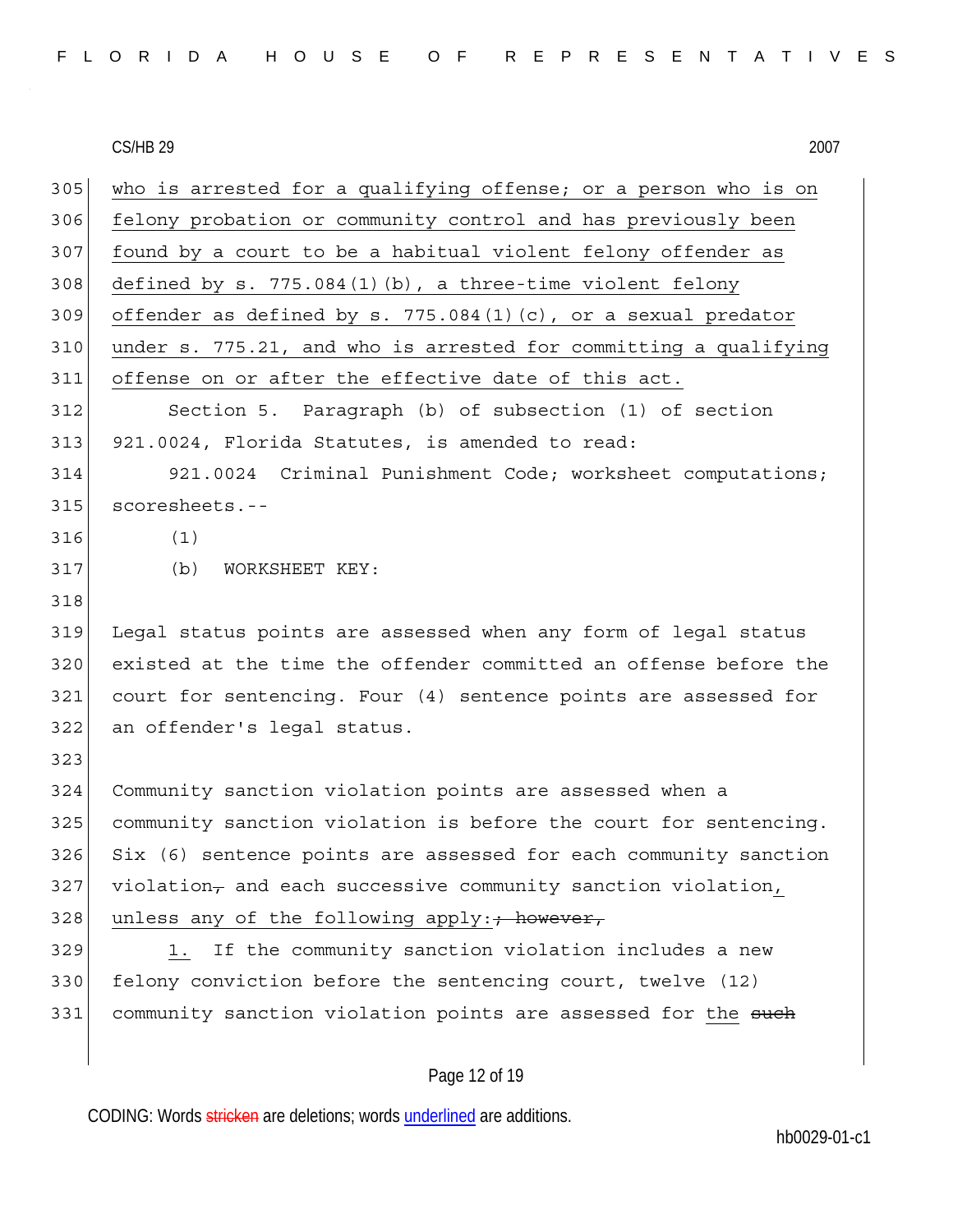| <b>CS/HB 29</b> |  |  |  |
|-----------------|--|--|--|
|-----------------|--|--|--|

|     | <b>CS/HB 29</b><br>2007                                                     |
|-----|-----------------------------------------------------------------------------|
| 332 | violation, and for each successive community sanction violation             |
| 333 | involving a new felony conviction.                                          |
| 334 | If the community sanction violation is committed by a<br>2.                 |
| 335 | violent felony offender of special concern as defined in s.                 |
| 336 | 948.06:                                                                     |
| 337 | Twelve (12) community sanction violation points are<br>a.                   |
| 338 | assessed for the violation and for each successive violation of             |
| 339 | felony probation or community control where:                                |
| 340 | ( I )<br>The violation does not involve a new felony                        |
| 341 | conviction; and                                                             |
| 342 | The community sanction violation is not based solely<br>(II)                |
| 343 | on the probationer or offender's failure to pay costs or fines              |
| 344 | or make restitution payments.                                               |
| 345 | Twenty-four (24) community sanction violation points<br>b.                  |
| 346 | are assessed for the violation and for each successive violation            |
| 347 | of felony probation or community control where the violation                |
| 348 | includes a new felony conviction.                                           |
| 349 |                                                                             |
| 350 | Multiple counts of community sanction violations before the                 |
| 351 | sentencing court shall not be a basis for multiplying the                   |
| 352 | assessment of community sanction violation points.                          |
| 353 |                                                                             |
| 354 | Prior serious felony points: If the offender has a primary                  |
| 355 | offense or any additional offense ranked in level 8, level 9, or            |
| 356 | level 10, and one or more prior serious felonies, a single                  |
| 357 | assessment of thirty (30) <del>30</del> points shall be added. For purposes |
| 358 | of this section, a prior serious felony is an offense in the                |
| 359 | offender's prior record that is ranked in level 8, level 9, or              |
|     | Page 13 of 19                                                               |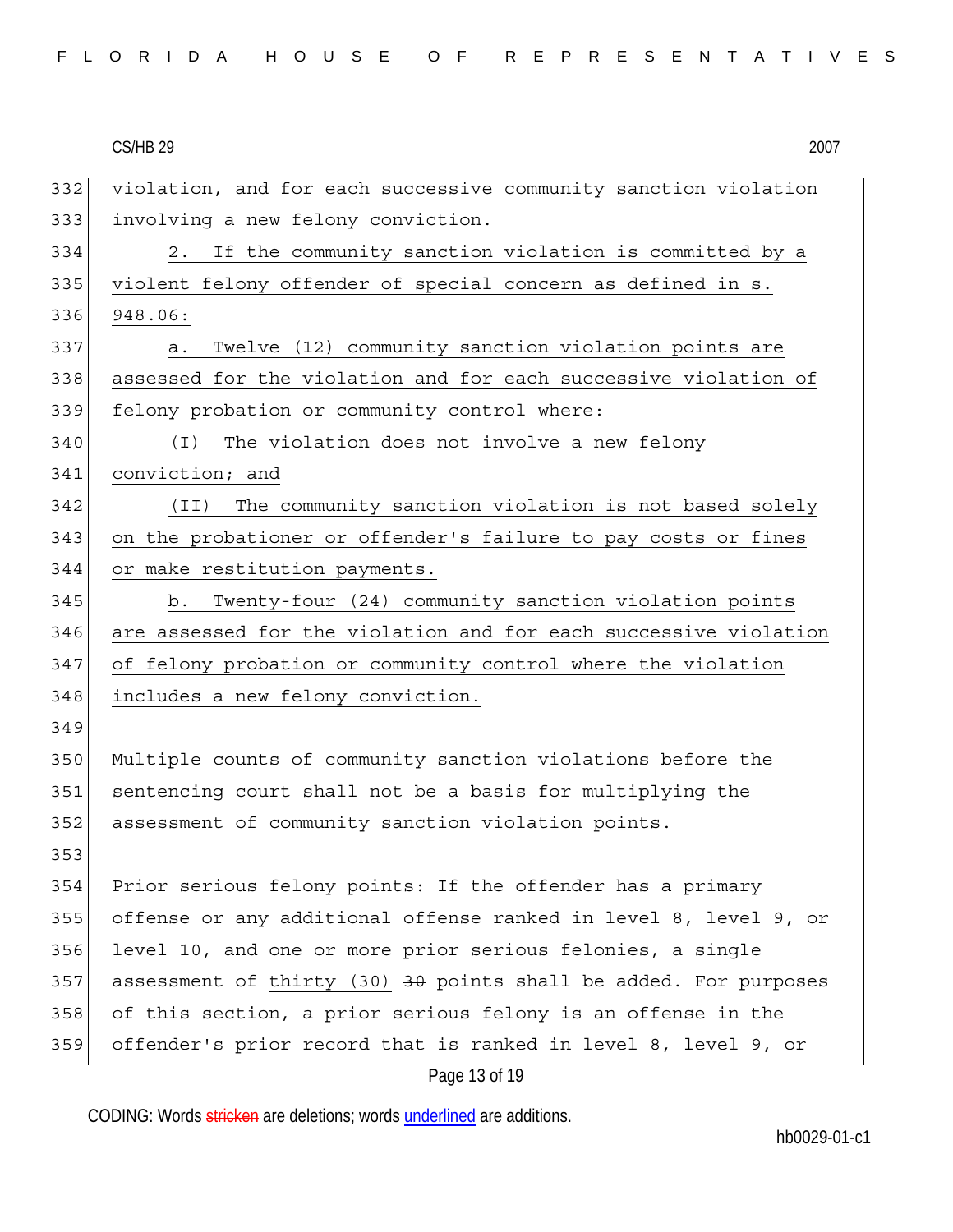360 level 10 under s. 921.0022 or s. 921.0023 and for which the 361 offender is serving a sentence of confinement, supervision, or 362 other sanction or for which the offender's date of release from 363 confinement, supervision, or other sanction, whichever is later, 364 is within 3 years before the date the primary offense or any 365 additional offense was committed.

366 367 Prior capital felony points: If the offender has one or more 368 prior capital felonies in the offender's criminal record, points 369 shall be added to the subtotal sentence points of the offender 370 equal to twice the number of points the offender receives for 371 the primary offense and any additional offense. A prior capital 372 felony in the offender's criminal record is a previous capital 373 felony offense for which the offender has entered a plea of nolo 374 contendere or guilty or has been found guilty; or a felony in 375 another jurisdiction which is a capital felony in that 376 jurisdiction, or would be a capital felony if the offense were 377 committed in this state. 378

379 Possession of a firearm, semiautomatic firearm, or machine gun: 380 If the offender is convicted of committing or attempting to 381 commit any felony other than those enumerated in s. 775.087(2) 382 while having in his or her possession: a firearm as defined in 383  $\vert$  s. 790.001(6), an additional eighteen (18)  $\vert$  38 sentence points 384 are assessed; or if the offender is convicted of committing or 385 attempting to commit any felony other than those enumerated in 386 s. 775.087(3) while having in his or her possession a 387 semiautomatic firearm as defined in s. 775.087(3) or a machine

```
Page 14 of 19
```
CODING: Words stricken are deletions; words underlined are additions.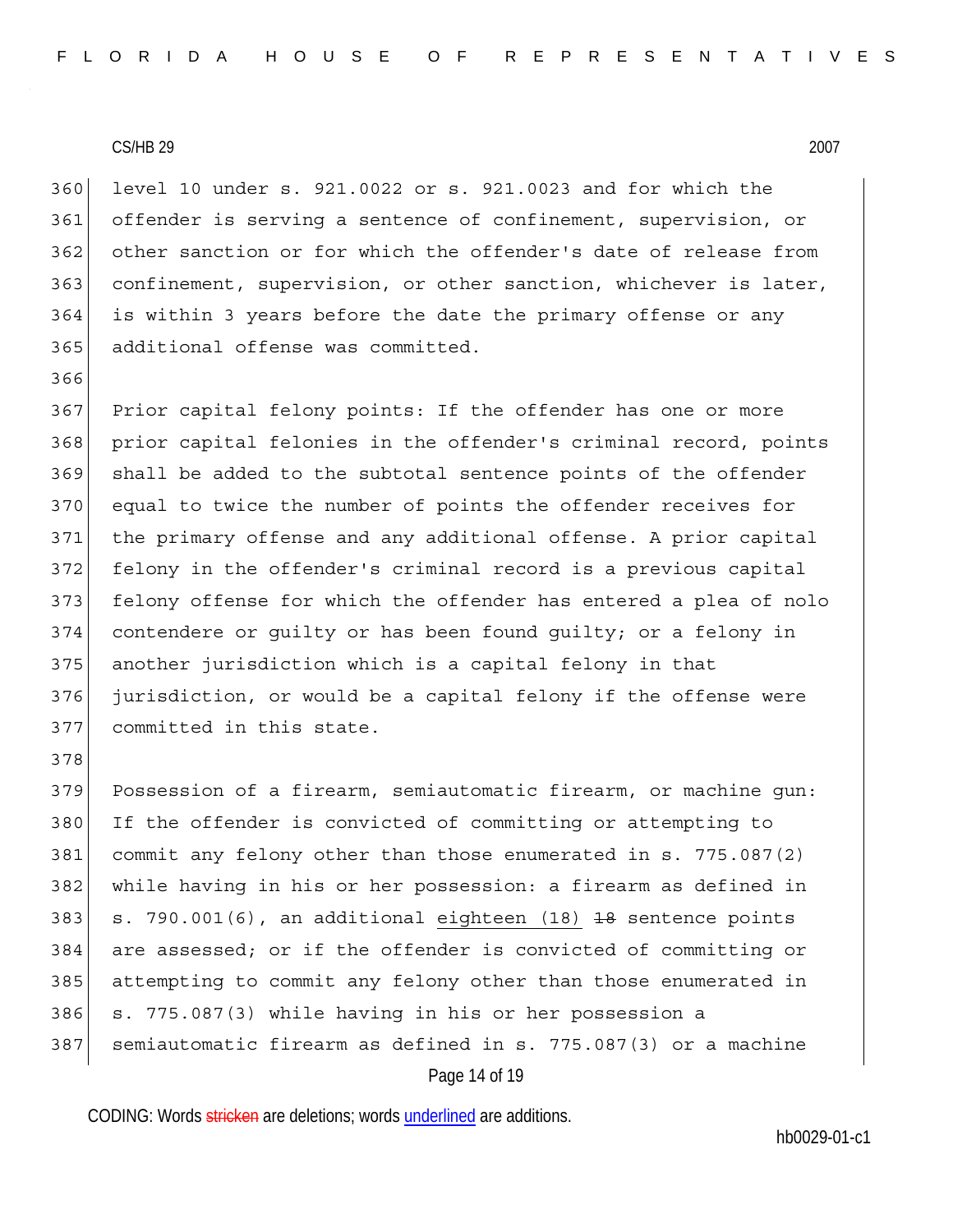$CS/HB$  29  $2007$ Page 15 of 19 388 gun as defined in s. 790.001(9), an additional twenty-five (25) 389 25 sentence points are assessed. 390 391 Sentencing multipliers: 392 393 Drug trafficking: If the primary offense is drug trafficking 394 under s. 893.135, the subtotal sentence points are multiplied, 395 at the discretion of the court, for a level 7 or level 8 396 offense, by 1.5. The state attorney may move the sentencing 397 court to reduce or suspend the sentence of a person convicted of 398 a level 7 or level 8 offense, if the offender provides 399 substantial assistance as described in s. 893.135(4). 400 401 Law enforcement protection: If the primary offense is a 402 violation of the Law Enforcement Protection Act under s. 403 775.0823(2), the subtotal sentence points are multiplied by 2.5. 404 If the primary offense is a violation of s. 775.0823(3),  $(4)$ , 405 (5), (6), (7), or (8), the subtotal sentence points are 406 multiplied by 2.0. If the primary offense is a violation of s. 407 784.07(3) or s. 775.0875(1), or of the Law Enforcement 408 Protection Act under s. 775.0823(9) or (10), the subtotal 409 sentence points are multiplied by 1.5. 410 411 Grand theft of a motor vehicle: If the primary offense is grand 412 theft of the third degree involving a motor vehicle and in the 413 offender's prior record, there are three or more grand thefts of 414 the third degree involving a motor vehicle, the subtotal 415 sentence points are multiplied by 1.5.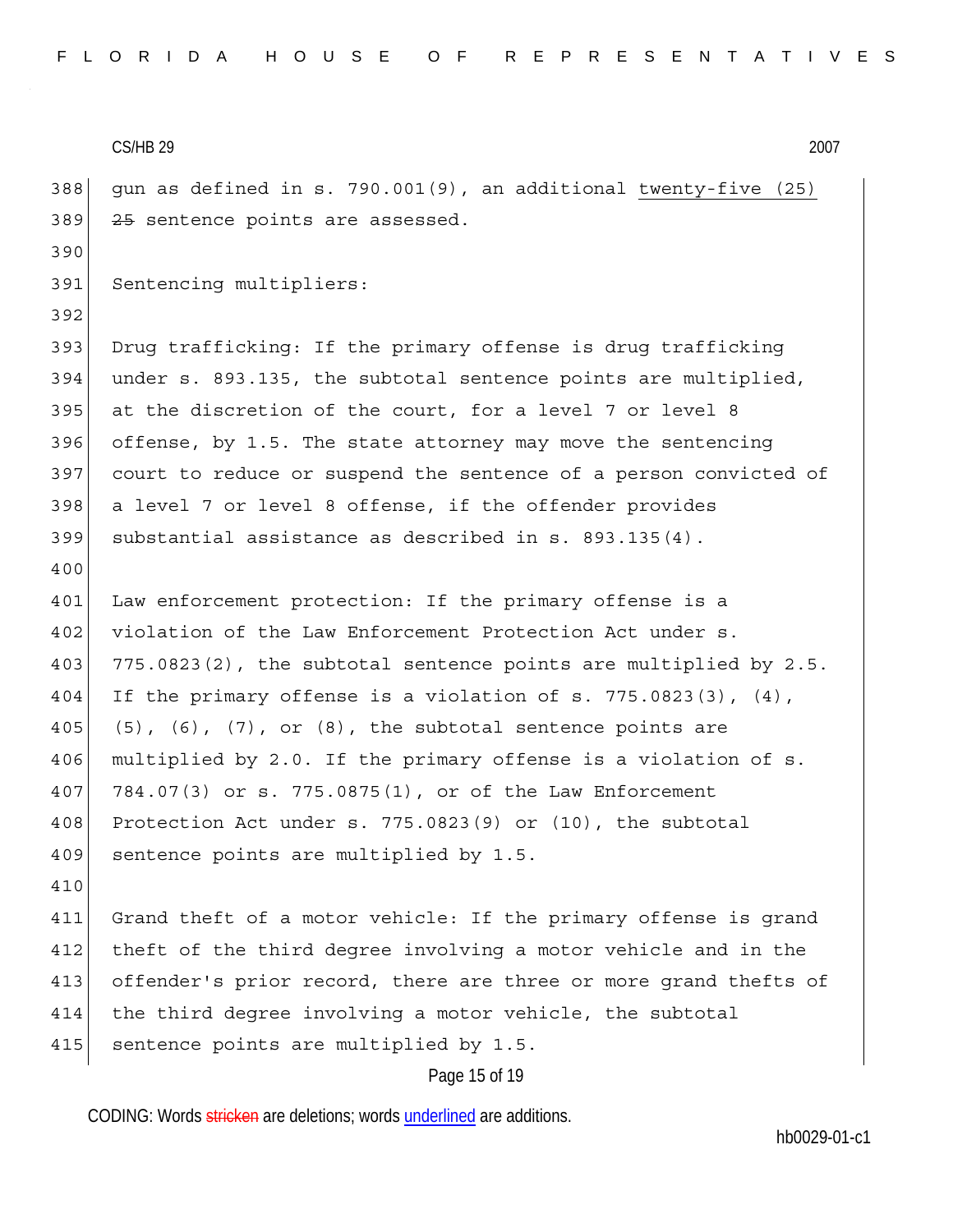Page 16 of 19 416 417 Offense related to a criminal street gang: If the offender is 418 convicted of the primary offense and committed that offense for 419 the purpose of benefiting, promoting, or furthering the 420 interests of a criminal street gang as prohibited under s. 421 874.04, the subtotal sentence points are multiplied by 1.5. 422 423 Domestic violence in the presence of a child: If the offender is 424 convicted of the primary offense and the primary offense is a 425 crime of domestic violence, as defined in s. 741.28, which was 426 committed in the presence of a child under 16 years of age who 427 is a family or household member as defined in s. 741.28(3) with 428 the victim or perpetrator, the subtotal sentence points are 429 multiplied by 1.5. 430 Section 6. For the purpose of incorporating the amendment 431 made by this act to section 948.06, Florida Statutes, in a 432 reference thereto, paragraph (b) of subsection (2) of section 433 948.012, Florida Statutes, is reenacted to read: 434 948.012 Split sentence of probation or community control 435 and imprisonment.-- 436 (2) The court may also impose a split sentence whereby the 437 defendant is sentenced to a term of probation which may be 438 followed by a period of incarceration or, with respect to a 439 felony, into community control, as follows: 440 (b) If the offender does not meet the terms and conditions 441 of probation or community control, the court may revoke, modify, 442 or continue the probation or community control as provided in s. 443 948.06. If the probation or community control is revoked, the

CODING: Words stricken are deletions; words underlined are additions.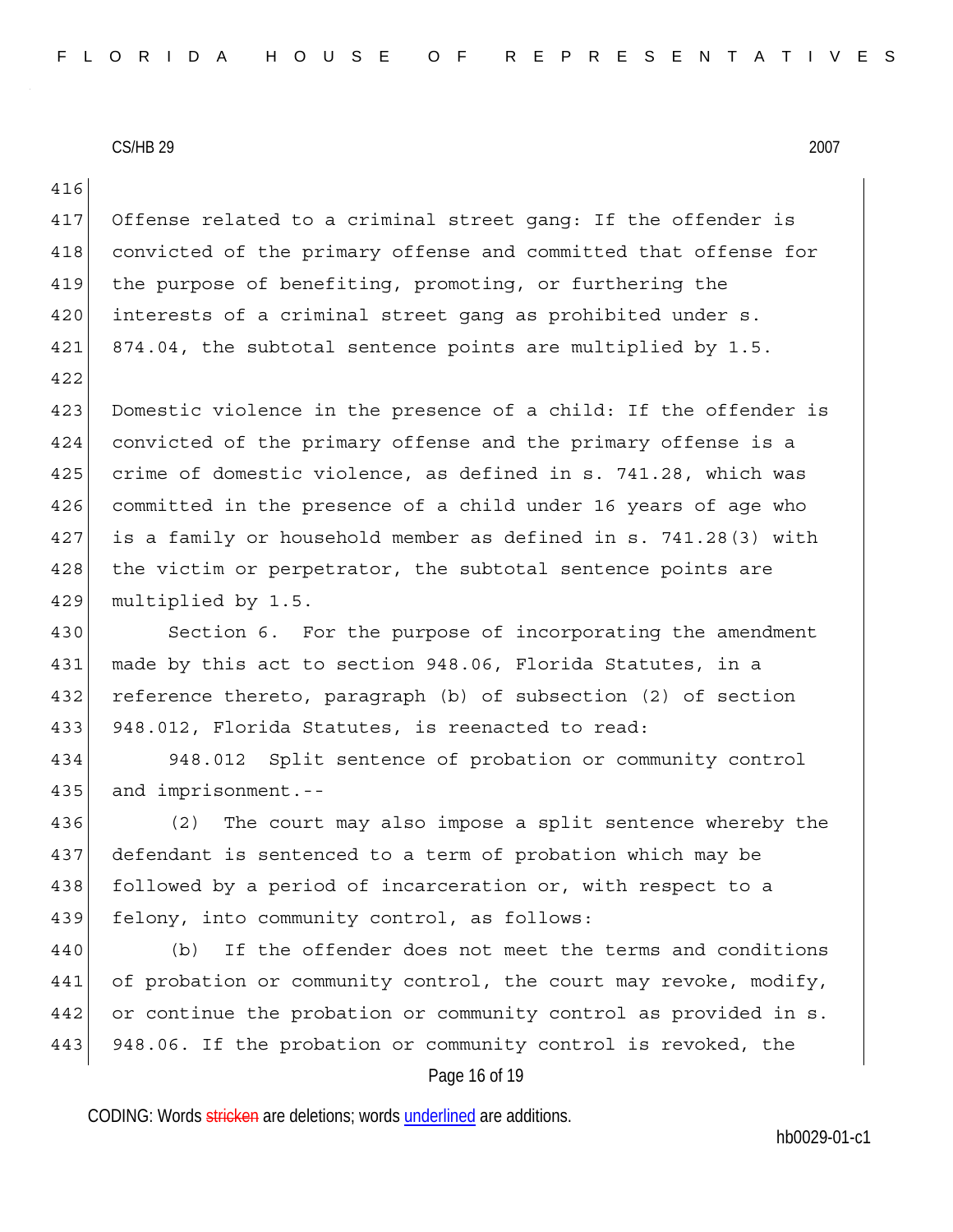444 court may impose any sentence that it could have imposed at the 445 time the offender was placed on probation or community control. 446 The court may not provide credit for time served for any portion 447 of a probation or community control term toward a subsequent 448 term of probation or community control. However, the court may 449 not impose a subsequent term of probation or community control 450 which, when combined with any amount of time served on preceding 451 terms of probation or community control for offenses pending 452 before the court for sentencing, would exceed the maximum 453 penalty allowable as provided in s. 775.082. Such term of 454 incarceration shall be served under applicable law or county 455 ordinance governing service of sentences in state or county 456 jurisdiction. This paragraph does not prohibit any other 457 sanction provided by law.

458 Section 7. For the purpose of incorporating the amendment 459 made by this act to section 948.06, Florida Statutes, in a 460 reference thereto, subsection (9) of section 948.10, Florida 461 Statutes, is reenacted to read:

462 948.10 Community control programs.--

463 (9) Procedures governing violations of community control 464 shall be the same as those described in s. 948.06 with respect 465 to probation.

466 Section 8. For the purpose of incorporating the amendment 467 made by this act to section 948.06, Florida Statutes, in a 468 reference thereto, section 958.14, Florida Statutes, is 469 reenacted to read:

Page 17 of 19 470 958.14 Violation of probation or community control 471 program.--A violation or alleged violation of probation or the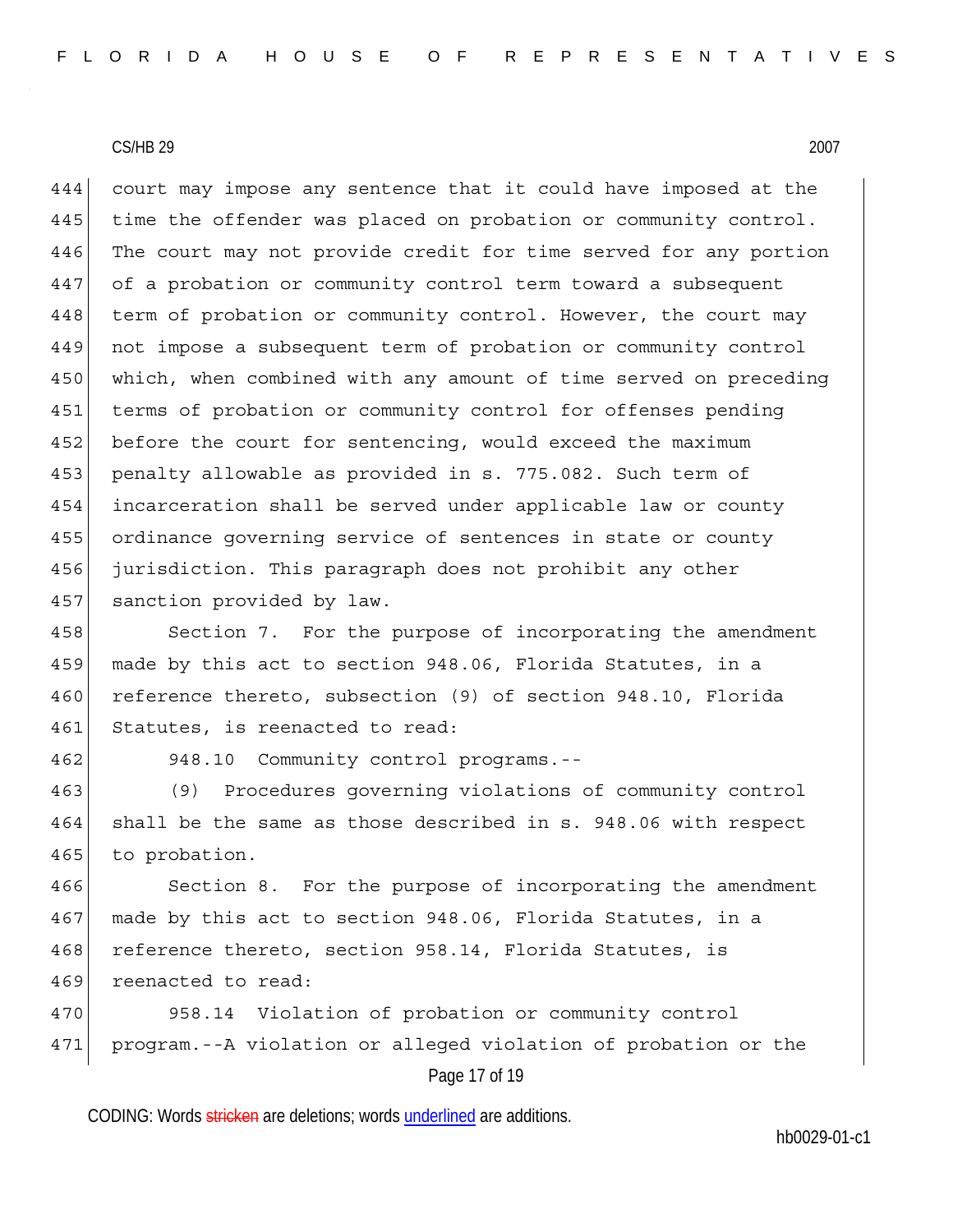472 terms of a community control program shall subject the youthful 473 offender to the provisions of s. 948.06. However, no youthful 474 offender shall be committed to the custody of the department for 475 a substantive violation for a period longer than the maximum 476 sentence for the offense for which he or she was found quilty, 477 with credit for time served while incarcerated, or for a 478 technical or nonsubstantive violation for a period longer than 6 479 years or for a period longer than the maximum sentence for the 480 offense for which he or she was found quilty, whichever is less, 481 with credit for time served while incarcerated.

482 Section 9. (1) The Department of Corrections shall 483 coordinate preparation of a report on implementation of the 484 Anti-Murder Act and shall submit the report to the Governor, the 485 President of the Senate, and the Speaker of the House of 486 Representatives no later than February 1, 2008.

487 (2) The department shall convene the participation of, and 488 coordinate preparation of the report with, representatives of 489 the following:

490 (a) The Office of the State Courts Administrator on behalf 491 of the state courts system.

- 493 (c) The Florida Public Defender Association.
- 494 (d) The Florida Association of Criminal Defense Lawyers.
- 495 (e) Any other units of government, organizations, or

496 entities the department deems necessary.

| 497 |         |  | (3) At a minimum, the report shall identify any legal                                                                                                                                                                          |  |  |  |  |
|-----|---------|--|--------------------------------------------------------------------------------------------------------------------------------------------------------------------------------------------------------------------------------|--|--|--|--|
|     | الصدمين |  | the second contract of the second contract of the second contract of the second contract of the second contract of the second contract of the second contract of the second contract of the second contract of the second cont |  |  |  |  |

498 fiscal, or administrative impediments to full implementation of

499 this act and recommend any legislative action related to

Page 18 of 19